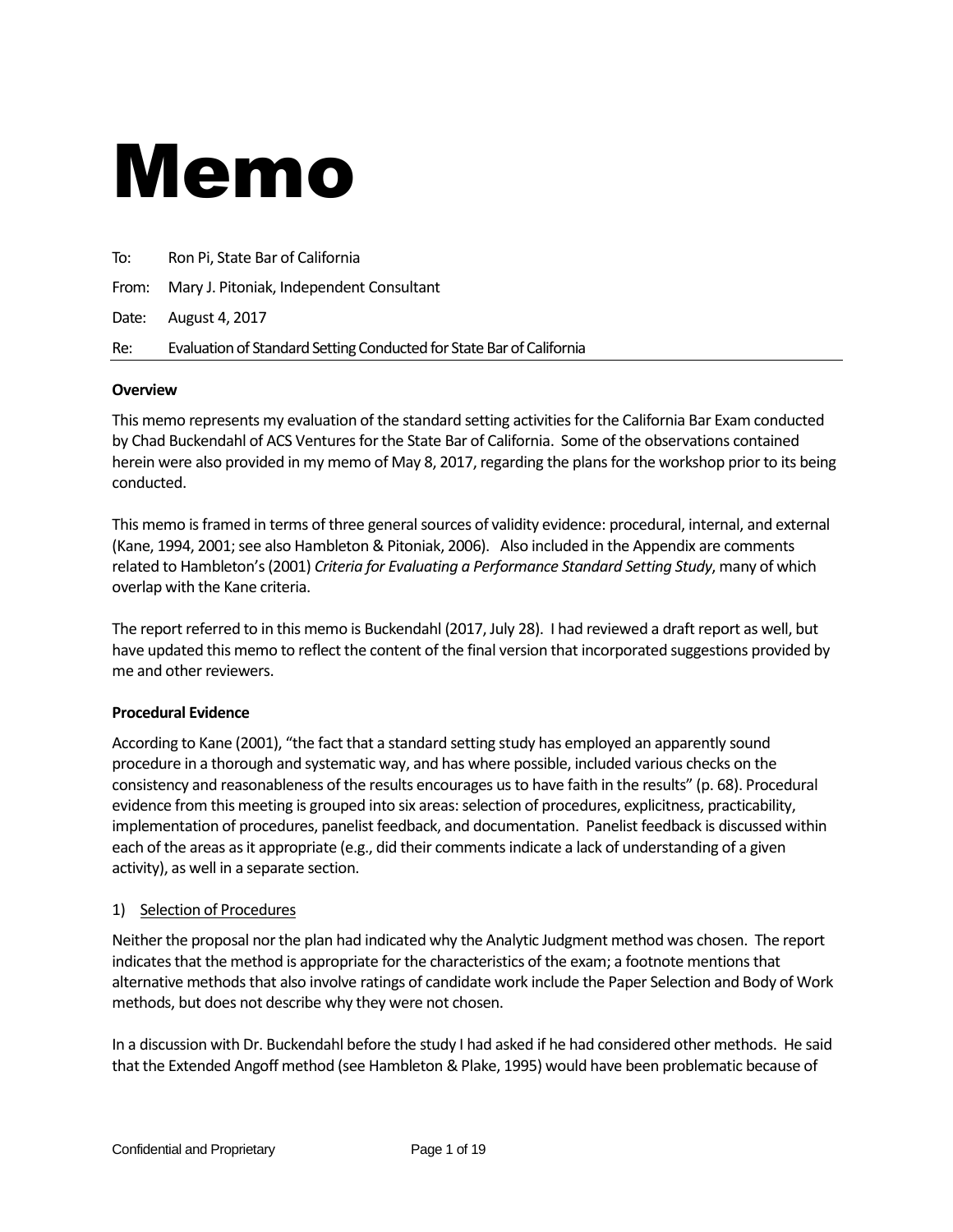the inconsistency of the scoring rubrics across the essays and performance tasks (referred to collectively as questions in this memo). In the Extended Angoff method, panelists review the items and the scoring rubric and then provide an estimate of the score that the minimally competent candidate would get on each item. The cutscore is obtained by summing the scores across items. Because of the inconsistent rubrics with the Bar Exam, there would presumably be a risk of panelists getting anchored on one score point and having difficulty starting each item afresh.

As the report noted, another method used for tests comprised entirely of constructed-response items is the Body of Work method (Kingston, Kahl, Sweeney, & Bay, 2001). Panelists review and rate sets of work from the pool of examinees, which in the case of the California Bar Exam would be complete sets of responses to the essays and performance tasks for a group of examinees. Each "body of work" is rated as falling into one of the performance categories. The method involves several rounds; initially panelists rate sets of work from across the score distribution (although those scores are not known to them). After finding the area in the score range where the boundary between the performance categories is seen as likely to fall, additional review activities are undertaken to pinpoint its location. The cut score is then located analytically using logistic regression (Kingston et al, 2001) or through averaging of ratings (Olson, Mead, & Payne, 2002). Given the number of questions administered to each examinee, the Body of Work method may have proved problematic for the Bar Exam.

The choice of the Analytic Judgment method for use with the California Bar Exam seems reasonable. However, as noted later in this memo, I would have made different decisions about the specifics of its implementation in this case.

## 2) Explicitness

Explicitness refers to the extent to which the standard setting activities were clearly and explicitly described in advance of implementation (van der Linden, 1995). As I noted in my May 8 memo, my concerns about the explicitness of the workshop plans fell into two categories, as described in the following sections.

#### *Lack of One Comprehensive Document*

Planning information was spread across multiple documents.

- *Proposal to [sic] a Standard Setting Study for the California Bar Exam*, dated March, 2017
- *California Bar Standard Setting Plan*, dated March 24, 2017
- *California Bar Exam Standard Setting Workshop Agenda—DRAFT*, dated March 24, 2017, and revised version dated April 25, 2017
- *Standard Setting Workshop* PowerPoint presentation for call with deans, dated April 25, 2017

Ideally, the information about how the workshop would be conducted would have been in one comprehensive, detailed document. Such a document would have facilitated my review and evaluation of all of the different design designs that have been made. It would also have enhanced my ability to do a better evaluation of the procedural validity of the workshops now, after they have been conducted. As it stood I needed to check three or four different sources for information.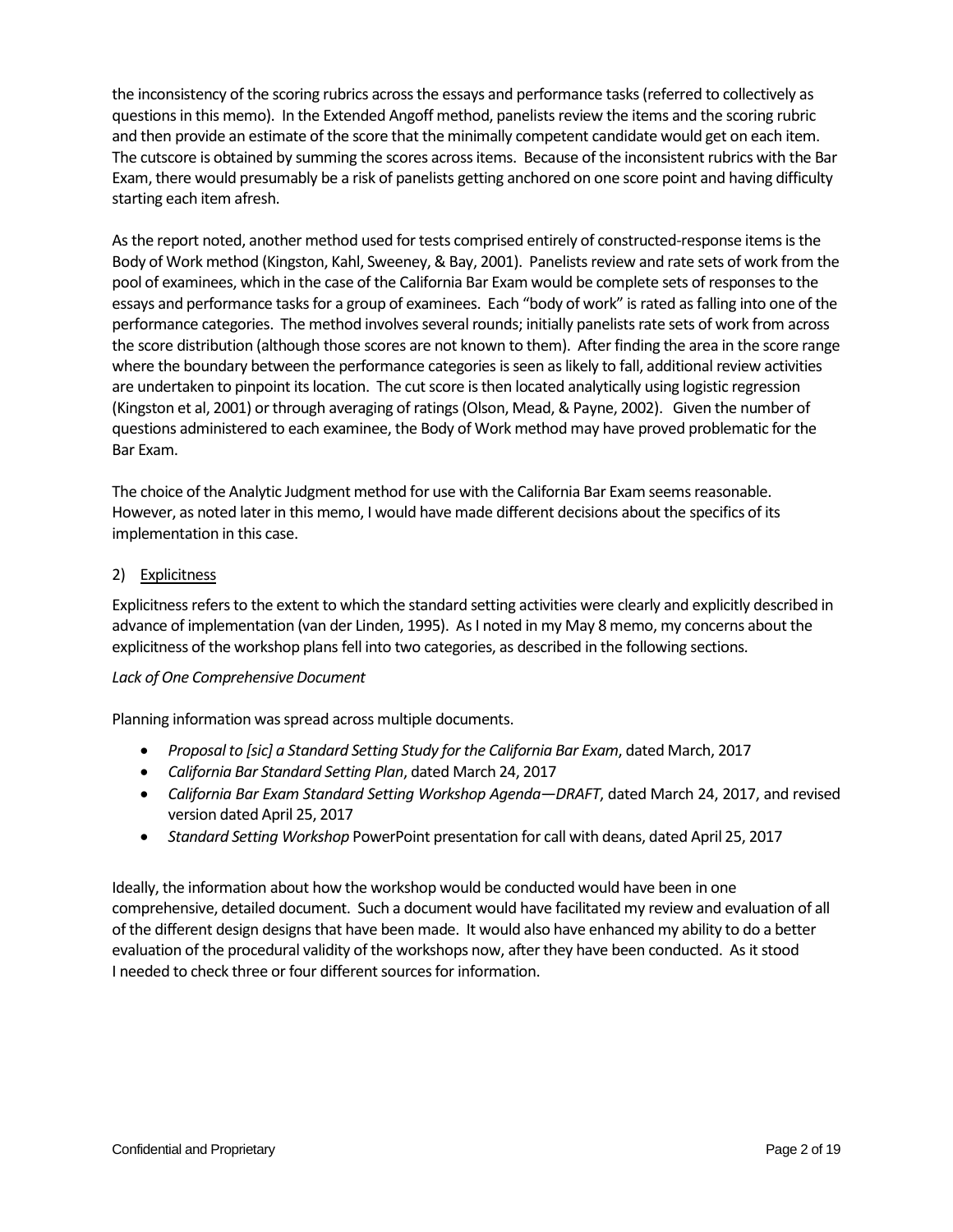## *Lack of Detail*

As I noted in an email on March 14, 2017 to Leah Wilson (Chief Operating Officer) after reviewing the proposals, to be able to evaluate evidence for procedural validity, the design, or plan, has to be thorough enough so that a reviewer could evaluate the extent to which the procedures were carried out as intended. Generally plans are detailed enough that they can be used as the basis for the technical report. An additional consideration is whether a future study could use the same procedures using the technical report as a basis, thus ensuring consistency across implementations.

I had thought that perhaps the proposals provided were less detailed since they were a general outline of the work. However, the subsequent documents did not provide additional detail in the following areas:

- Targets for panelist demographics, beyond differentiation between recently licensed attorneys and experienced ones who supervise entry-level attorneys. For example, targets could be set for gender, area of the state, etc., and the characteristics obtained for the panel would be compared against them.
- Description of any materials to be sent in advance, such as the agenda, purpose of the workshop, etc.
- More detailed description of the exam materials (content assessed, item types, etc.) and the rubrics
- Justification for why typically-used parts of the process are not being incorporated, such as feedback to and discussion among panelists, impact data, etc. If part of the reason is a restriction on the length of the workshop, that should be made clear.
- Indication of the type of information that will be included in the technical report (to be sure it is collected during the study)
- More information about the validity criteria that would be used for evaluating the results of the study

### 3) Practicability

Under the criterion of practicability, the following characteristics of the method are summarized: the difficulty of implementing the methods and the feasibility of data analysis, and the degree to which the methods are credible and interpretable to laypeople (Berk, 1986).

## *Difficulty of Implementation and Feasibility of Data Analysis*

I will discuss the criteria of the difficulty of implementing the method and the feasibility of data analysis together since they are closely related. Berk (1986) notes that the steps required to implement the method need to be clear, understood by the panelists, and able to be executed in a reasonable amount of time. He also states that the method should be easy to compute.

I noted above that the activities to be conducted in the workshop could have been explained in more detail. As a result, the steps needed to implement the method, while rather straightforward, were not made clear in the planning documents. Likewise, the training slides could have been more detailed. Panelists did express some confusion in their responses to open-ended questions about how the ratings would be transformed into cut scores (see the Panelist Feedback section).

In general, the workshop could have benefited from being longer so that more time could be provided for both training and provision of operational ratings. As described in the Panelist feedback section, some panelists indicated that there was not enough or barely enough time for some activities, with their responses to open-ended questions providing more detail.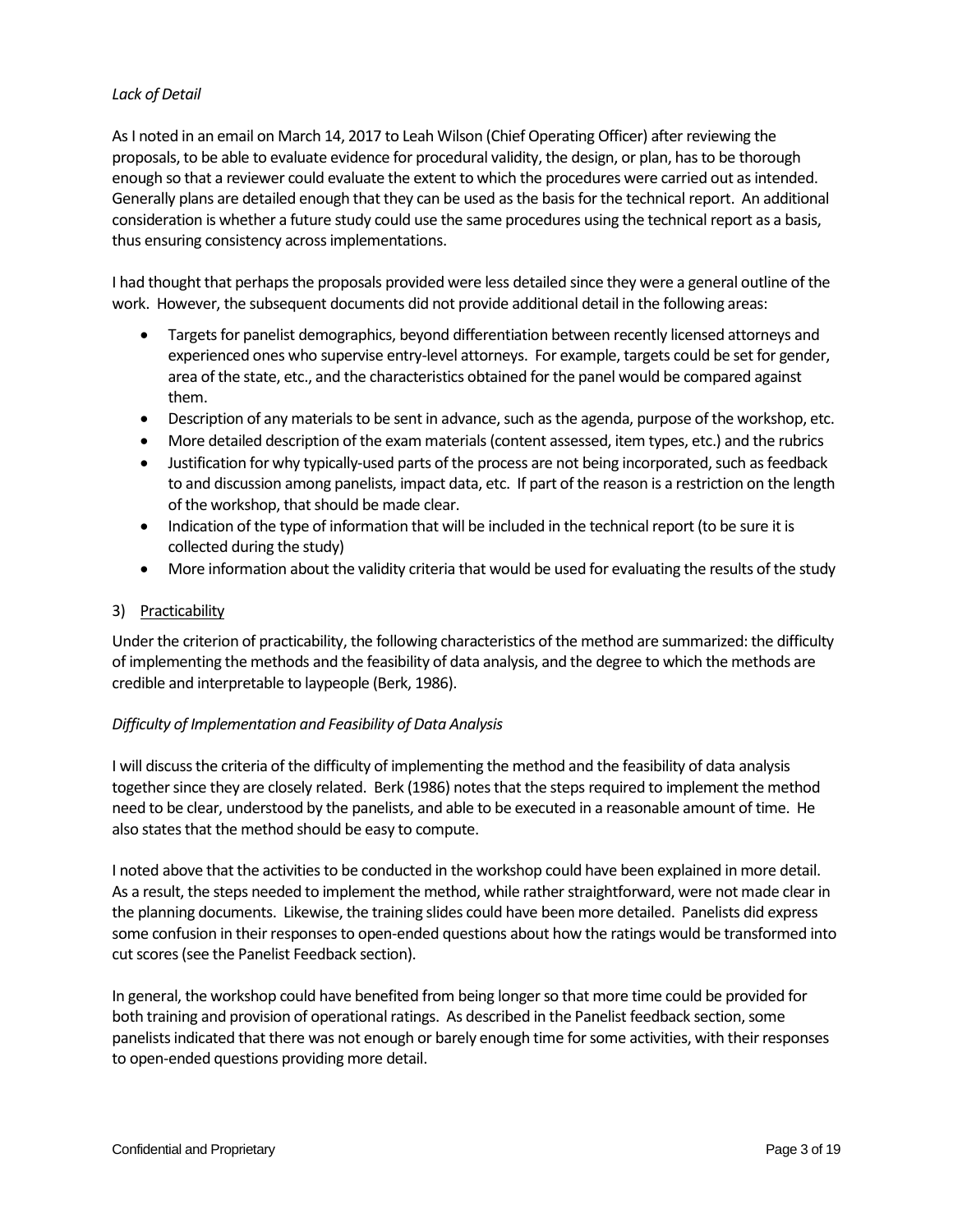In terms of data analysis, because other than for the practice round and the first essay question there was only one round of ratings, there was not extensive compilation of ratings during the meetings and thus no data analyses conducted in real-time. Analyses were instead conducted after the meeting and were straightforward. The approaches taken to (a) calculating individual and panel cutscores, (b) relating them to the full score scale, and (c) estimating impact are clearly described in the report.

## *Credibility and Interpretability*

The Analytic Judgment method is relatively simple to explain to panelists. The main task was explained to panelists in two bullets on the orientation slides (slide 17):

- Broadly classify papers into three categories (Not Competent, Competent, Exceeds) using Performance Level Descriptor
- Refine classification decisions to identify the two best Not Competent and the two worst Competent

However, at the workshop I observed that panelists frequently asked questions about how the cut score would be determined, and that was not clearly explicated in the slides—i.e., that the scores assigned to the two papers they identified as the best Not Competent and the two worst Competent would be averaged to get the cut score for each question, after which the cut scores would be summed across the essays and performance task to yield the panelist cutscore, and then panelist cut scores would be averaged to get the recommended panel cut score.

If clear and thorough communication is employed when describing the passing score resulting from the workshop, it is likely that the Analytic Judgment method would appear creditable and interpretable to both policymakers and lay people. The relationship of the scores assigned to the responses and the ratings made by panelists would need to be clearly explicated, followed by a description of how ratings are compiled to obtain panelist-level and panel-level recommended cut scores.

#### 4) Implementation of Procedures

For Kane (1994), an important source of procedural validity evidence is the degree to which the selection of panelists, training of panelists, definition of the performance standard, and data collection are implemented in a systematic and thorough fashion.

#### *Selection of Panelists*

In terms of panelists, as outlined above under the explicitness criterion, I noted my concern when reviewing the plan that the only target for panelist demographics was length of practice, specifically the number of recently licensed attorneys vs. experienced ones who supervise entry-level attorneys (the report also noted that some panelists had been selected to represent the Faculty/Educator category—panelists who are employed at a college or university). Generally panelists are selected in relation to other criteria as well, such as gender, area of the state, etc., and the characteristics obtained for the panel are then compared against them (Hambleton & Pitoniak, 2006). As far as I know, no specific targets were set in advance for any of the criteria, though the report does report additional pieces of demographic information. Overall, the total number of panelists was sufficient for this activity. Raymond and Reid (2001) recommend at least 10–15 panelists, and 20 panelists participated in this workshop.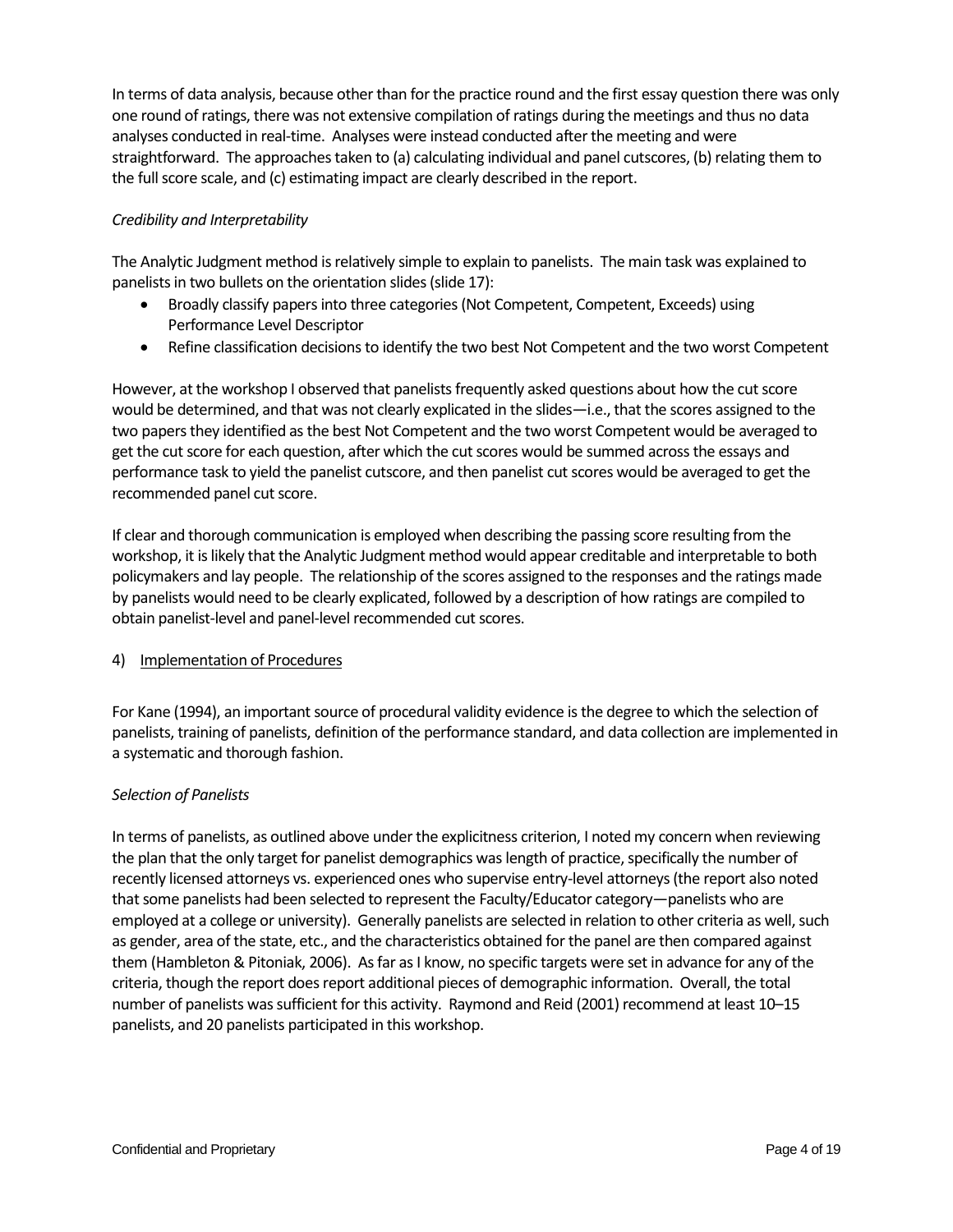A decision faced during panelist selection for any licensing exam is whether to include panelists who have previously been closely involved with the examination. Raymond and Reid (1991) discuss the advantages and disadvantages of including what they term "members of the existing examination committee" (p. 134). Advantages include sensitivity to the factors that influence item performance, a genuine interest in the process, and possession of knowledge of the items and content specifications: "in short, examination committees are experts who know what to expect of items and examinees" (p. 134). However, they note that some agencies have policies that specifically exclude such individuals from the standard setting process so that the standard-setting group is totally independent of the test development process. The examination committee members may also be viewed as having expectations or biases that could unfairly influence their ratings. Raymond and Reid acknowledge that this is a reasonable concern but state that in their experience they have found that such members provide similar judgments to non-members.

At the standard setting meeting described in this memo, one panelist had extensive experience with the California Bar Exam, having served as the Chair of the Examination Development and Grading (EDG) Team. In my opinion, his experience, coupled with his outspoken nature, may have influenced other panelists. At one point after the facilitator had asked if anyone viewed a certain response being discussed as competent, the panelist exclaimed "You shouldn't even ask if anyone thought the response was competent—don't embarrass them, it can't be competent." I mentioned my concern about the panelist to Elizabeth Parker (Chief Executive Officer) at a break, and she asked Chad if he could gently suggest to the panelist to be aware of the need to let others speak, to which the panelist agreed. My concern was echoed by one panelist's comment on the final evaluation form: "I was troubled that at least one of the panelists had clear familiarity with the existing exam and process and a clear knowledge of 'right' answers as currently graded."

While Raymond and Reid (2001) indicate that in their experience the judgments did not differ across exam committee members vs non-members, in my opinion given the high-profile nature of this standard setting activity, any appearance of bias would best have been avoided by not having any members of the committee involved. However, as Cizek and Bunch (2007) indicated, "the specification of the pool of participants in a standard-setting procedure is first a policy matter. As we have recommended vis-à-vis other policy matters in standard setting, we believe that the entity responsible for setting standards should explicitly discuss and adopt a position on the issue in advance of standard setting" (p. 50). It is my understanding that the policy makers, the California Supreme Court, weighed in in some manner to the effect that having panelists with some direct experience with the Bar Exam would be useful, which is of course their prerogative.

## *Training of Panelists*

The agenda called for an initial training that included purpose and design of the California Bar Exam, performance level descriptor, and Analytic Judgment method. A practice activity with the method followed the training. My comments regarding training on the performance level descriptor is included in the following section, Definition of Performance Standard. Therefore the focus in this section is training provided on the purpose and design of the California Bar Exam and the Analytic Judgment method.

Two slides provided the context for the meeting. The first slide conveyed that the purpose was to "develop a recommended passing score for the California Bar Exam based on the Bar's performance level descriptor" and "communicate recommendation to policymakers who makes the final decision." The second slide indicated that the purpose of the exam, the questions, and grading/scoria criteria or scores could *not* be changed. An additional slide outlined the roles of the attendees. The next slide outlined the steps in standard setting. Three slides followed that focused on the purpose of the bar exam, an overview of the content specifications, and the general scoring framework.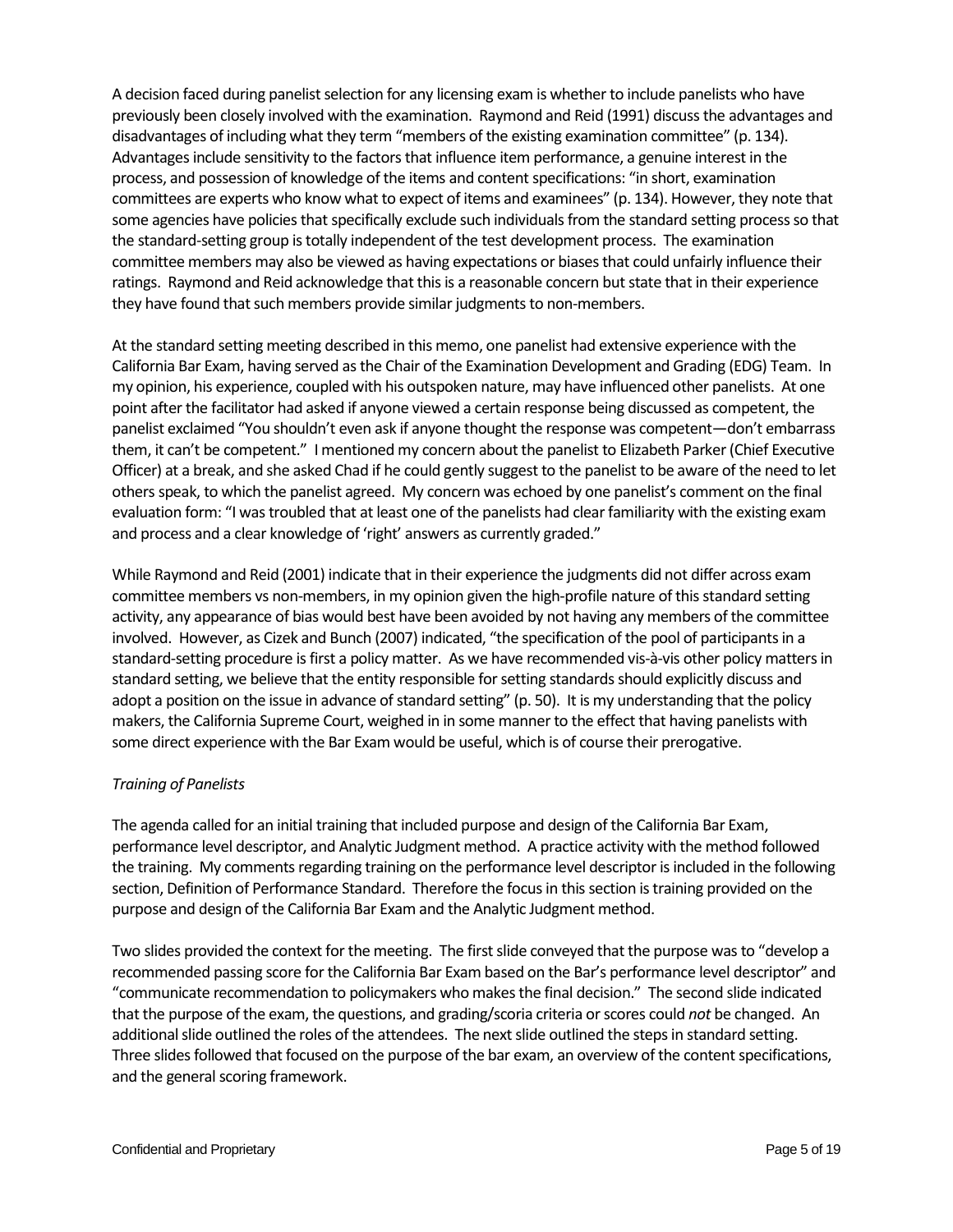I tend to prefer more text-heavy slides for those panelists who are visual learners, vs. providing limited text and communicating the information verbally. Since there was no evaluation question expressly asking if they understood the purpose or context of the meeting, the only information directly related to this issue was provided by panelists' responses to the open-ended question. The following panelist comments are relevant:

- "More background information before initiating the process would be helpful"
- "It would have been helpful at the top to have a broader discussion about why the study is being done, what the Bar is hoping to learn, and how the individuals (participants) were selected."

There were six slides describing the Analytic Judgment Method. Again, I would have liked to have seen more detail on the slides. For example, "combined results across panelists" is the only text relating to how the cut scores are calculated. Graphics would have been useful for this, as well as other, topics.

## *Definition of Performance Standard*

I noted in my May 8 memo reviewing the workshop plans that the 1-1/2 hours allotted for initial training was, in my opinion, too short. Dr. Buckendahl had indicated that approximately half of that time (45 minutes) would be spent in a conceptual discussion of the definition. The definition would be applied during the practice with the analytic judgment method, which would focus on one essay question in one area. In the memo I conveyed that coming to a common conceptualization of the minimally competent candidate defined by the PLD, and contextualizing it in terms of the exam, is one of the most critical, foundational activities at a standard setting workshop. Ideally, there would be more time planned to be spent in the workshop on applying the definition to the content of the exam. The only application would be during the practice of the method, during which they will also be focused on learning the standard setting task. That discussion would focus on just one area, and so there would be no contextual discussion of the PLD in terms of the other areas. Also, because of the limited amount of discussion that takes place during the workshop, it would be difficult for the facilitator to watch for common errors that standard setting panelists make, such as thinking of the high-achieving candidate or themselves instead of the minimally competent candidate. Ideally there would be more time spent on discussion of the PLD in the context of each of the areas. I noted that, understandably, there are time limitations in terms of the number of days for the workshop, but it is unfortunate that this particular step couldn't be expanded in the agenda.

In the end, more time ended up being taken for the definition of the performance standard than had been indicated on the agenda. This was, in my opinion, a wise decision. Instead of the 45 minutes allotted for this section of the initial training, about 2 hours and 20 minutes was taken. Dr. Buckendahl did an excellent job answering panelists' questions and bringing them back to the concept of the minimally competent candidate. Some panelists said that they would have liked to receive a content outline during the discussion of the minimally competent candidate in the context of content areas. Dr. Buckendahl noted that coming to a common conceptualization of the minimally competent candidate is the hardest part of any standard setting workshop (a statement with which I concur).

Although the discussion of the minimally competent candidate was allotted more time than originally planned for, because of the lack of discussion for most of the questions, Dr. Buckendahl was not able to evaluate panelists' possible misconceptions about the level of knowledge and skills that the minimally competent candidate would display in each content area. It is even more difficult than usual to know if they were using a common conceptualization. If they were not, this would have a direct impact on the ratings they provided.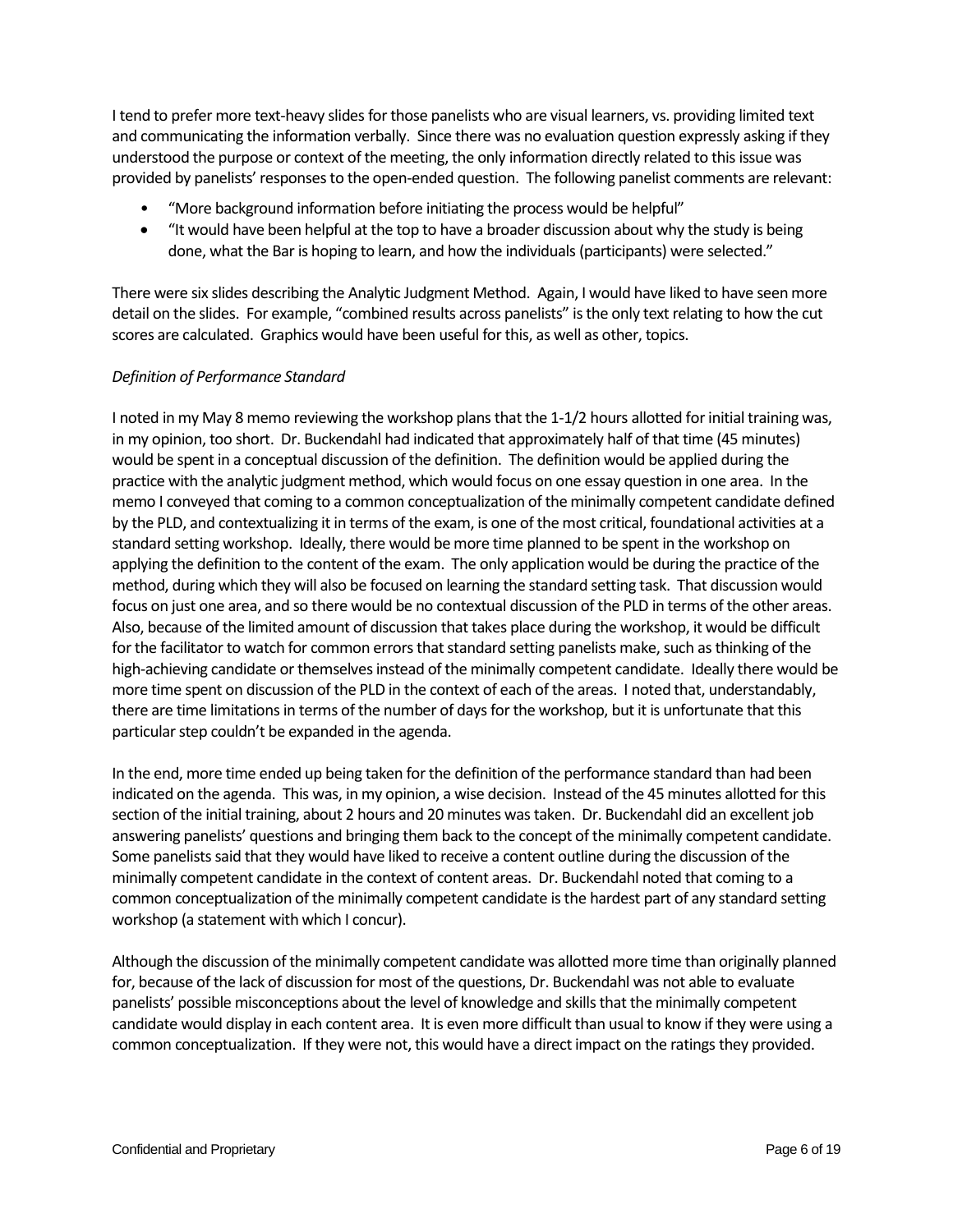Also, it is worth noting that a definition of the minimally competent practitioner did not exist until recently. Developing it so close to the time of the workshop, without time for thorough review, may have resulted in a description that is not as well-defined and acceptable to stakeholders as it could be. That was difficult to judge in terms of the workshop activities, however.

#### *Data Collection*

According to Kane (1994), there are several strategies that can be used to improve the quality of the data collected in a standard setting study. These include having panelists prove ratings more than once (iteration), engaging the panelists in discussion, sharing performance data with panelists, and providing impact data.

Iteration and Discussion. Kane notes that "if we want any work to be relatively error free, it is generally necessary to review it at least once. Therefore, on this basis alone, iterative procedures, in which the judges get to review their decisions before the passing score is finalized, seems to be preferable to single-pass procedures" (p. 442). The agenda did not call for iteration, and included discussion only during the practice activity. However, Elizabeth Parker asked me on the morning of the second day how much discussion would take place. I told her that there wouldn't be any, and that I had raised that issue in my May 8 memo. After discussion with Dr. Buckendahl, it was agreed that discussion would be incorporated after panelists provided ratings for the first essay. I think this was a good decision, though ideally there would have been discussion, and provision of another round of ratings, for each question. It should be noted that Plake and Hambleton (2001) included iteration and discussion in their inaugural uses of the method. In addition, Zieky, Perie, and Livingston (2008) describe the method as including iteration and discussion accompanied by a full display of the ratings of the panelists for responses.

Performance data. Providing empirical performance data is also viewed as being helpful by Kane (1994) and others (e.g., Jaeger, 1982, 1989). Kane noted that "it is highly desirable that the data collection procedures promote consistency in the data being generated. One way of doing this is to have the judges discuss their ratings after they have independently judged the items. Fitzpatrick ( 1989) has pointed out some potential problems associated with group dynamics that we need to be concerned about, but the benefits of having the judges consider their judgments as a group seem to outweigh the risks" (p. 442). Empirical data were not provided during this workshop. Although conceivably panelists could have been given information about the distribution of scores obtained for a given question, that would not have been advisable for the Analytic Judgment method given that the panelists might then stray from thinking about the minimally competent candidate and make a more normative judgment.

Consequence data. Another type of data that is sometimes provided are consequence data. As Kane notes, "If they are available, external checks on the judgments being made would also be helpful. There is no good reason to ignore information about the consequences of the decision, if such information is available (Busch & Jaeger, 1990; Linn, 1978; Norcini, Shea, & Kanya, 1988). In many situations, we are forced to make decisions without knowing much about the consequences, but, if good data on the probable consequences of decisions were available, it would seem to be prudent to use it and irresponsible to ignore it. In particular, data on the consequences of setting the passing score at different points may be useful in helping judges to make realistic decisions" (pp. 442–443). Consequences data were not provided during this workshop. Reasons may have included the fact that the current pass rates are getting a lot of attention, and making the panelists aware of the pass rates may have been viewed as being too risky lest they change their ratings to change the cut score and thus the pass rate to be more like those of other states. In addition, estimating the pass rates involves equipercentile equating, which may have proved challenging to do at the workshop as the cut scores were being calculated.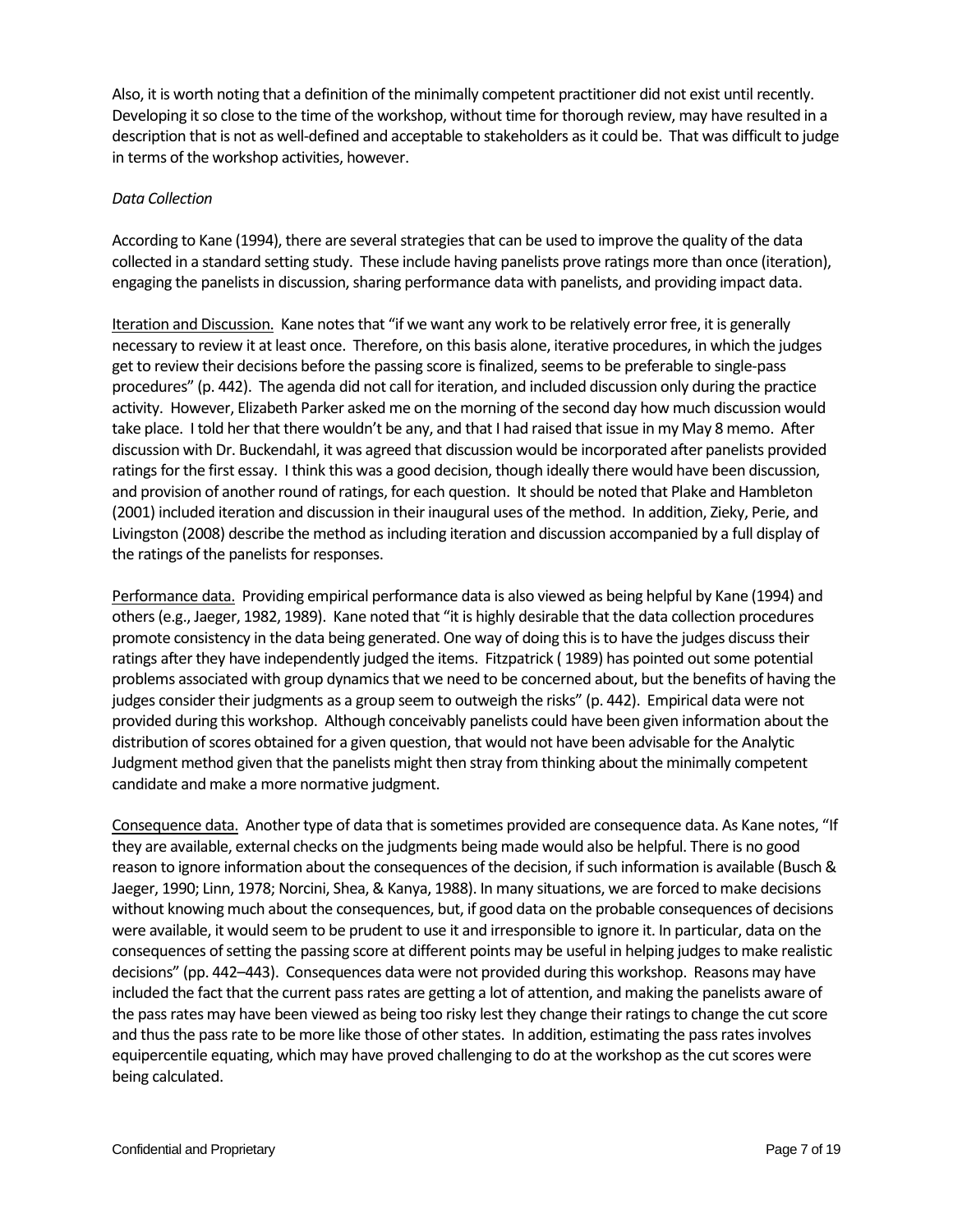Scoring rubrics. A factor not specifically described by Kane (1994), but in my opinion related to the quality of the data collected, is that of scoring rubrics. A topic of great debate among the deans at their April 6 meeting, and likely in other venues, was whether to provide scoring rubrics to the panelists. They voiced concern that providing them could bias the panelists' judgments and downplay the expertise they are bringing as a result of their experience in the field.

However, familiarizing panelists with rubrics is a standard practice in standard setting. The purpose is to inform panelists of the dimensions along which the responses will be evaluated. Panelists are not shown the scores, just the rubrics. As I noted in my May 8 memo, Plake and Hambleton (2001), in their description of the first implementations of the Analytic Judgment method, describe that panelists were given "training on the questions and scoring rubrics" (p. 291). I was able to speak with both authors in April, 2017 at a professional meeting, and asked them for their general opinion on whether familiarization with the rubrics would be advisable in an implementation of the Analytic Judgment method, and they both strongly affirmed that it would. Their concern, which I share, is that panelists would have no context for the kind of information that a strong response would contain, and as a result may introduce their own idiosyncratic ideas in the process.

In a discussion with Dr. Buckendahl before the workshop, he indicated that the scoring rubrics range from 1 to 6 pages in length. Model essay responses are released, though with no rubrics. He indicated that he was planning to describe a core set of skills that are evaluated for each of the essay questions and performance task. These core skills would be: issue spotting, identification of elements of the applicable law/legal principle, analysis of the law as applied to the facts, conclusions on likely outcomes, and justification/reasoning for the conclusion. I concurred that at the least, these core skills be explained to the panelists so that they would be aware of the dimensions on which the responses are being evaluated. These skills were in fact communicated to panelists as the general scoring framework.

The report notes that specific rubrics were not provided in order to "avoid potentially biasing the panelists in their judgments and to focus on the common structure of how the constructed response questions were scored" (Buckendahl, 2017, p. 1). I do not agree with this statement, and based on what I observed at the workshop, I continue to believe that providing rubrics would have been beneficial. Although panelists are often concerned that they are not qualified to provide judgments, I think that not being able to get at least of a sense of what would make a good response caused them a fair degree of anxiety and to not have great confidence in their ratings. Panelists' comments included the following relevant to scoring rubrics; three comments indicated that they would have been helpful, while two comments indicated that not providing rubrics was appropriate.

- "I'm still not completely certain that I understand how we are qualified to do this without answers. It seems like this could have the overall effect of making it easier to pass?"
- "I am concerned that an unprepared attorney, without the benefit of experience, studying, or a rubric, is not a good indicator of a minimally competent attorney"
- "It might be helpful to have some kind of 'correct' sample answer to avoid having to go back and rescore or re-read for lack of knowing "the correct answer"
- "Although providing a scoring rubric would make categorization more consistent, it would do so in view of the thoughts of the author and not of the 20 panelists. Having no rubric was tough, but appropriate"
- "The performance test, unlike subject matter knowledge tests (essays) is much more amenable to this sort of standard setting. While, as with essays, we did not outline/rubric/calibrate, that is less necessary because of closed universe and the skills being tested"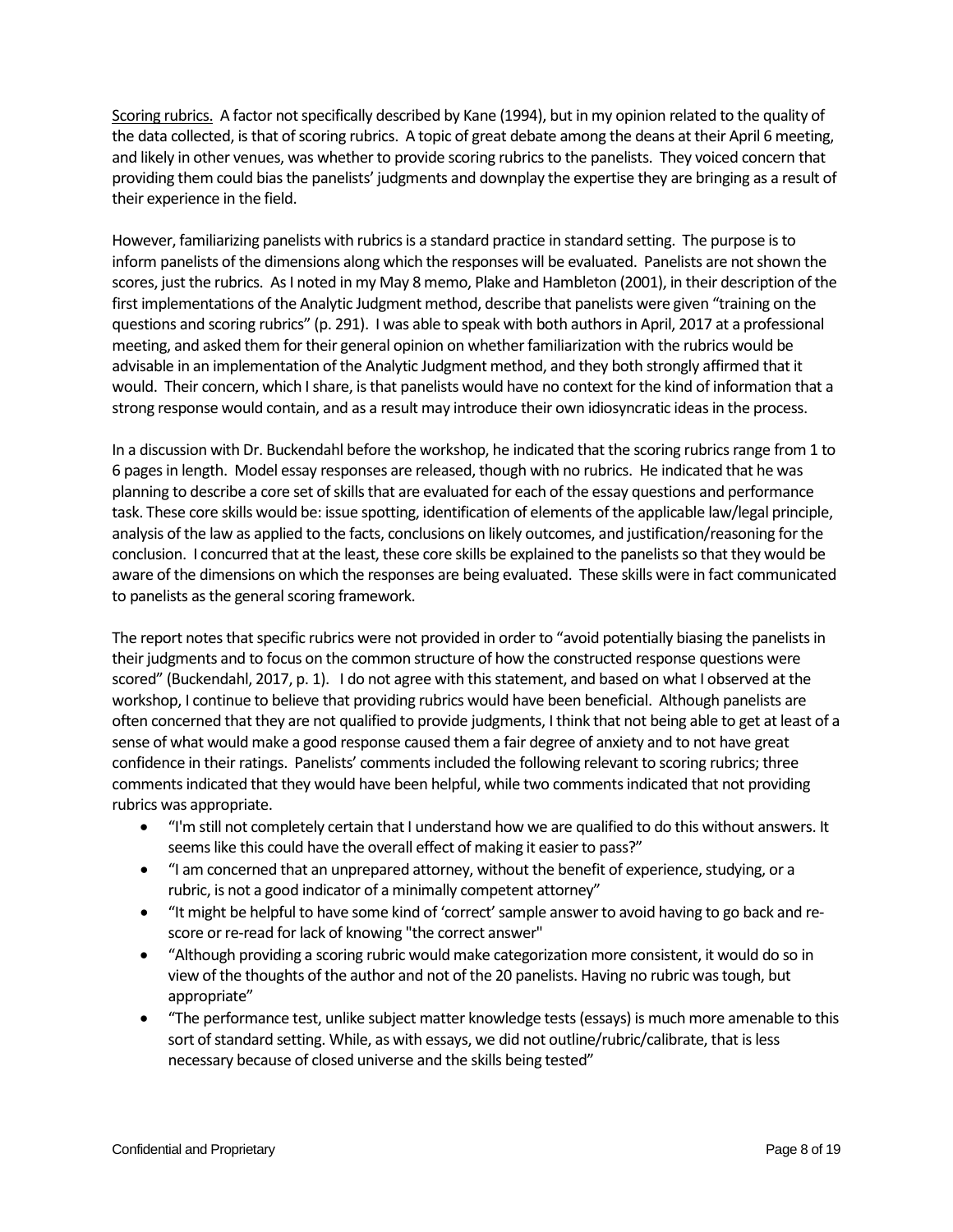### 5) Panelist Feedback

#### *Design of Evaluation Forms*

The original agenda had panelists completing two evaluation forms, with the first being given at mid-day on the first day of the workshop, after the practice activity, and the second at the end of the workshop. In my May 8 memo I suggested that the first evaluation form have panelists indicate on the first survey, done after the practice activity, whether they felt confident in their ability to perform the task so that remediation could be done before rating/judging of the "real" essays. I also strongly suggested having additional evaluations, such as at the end of the first day when they will have completed ratings of the first essay, in order to allow for targeted remediation the next morning. Showing panelists that evaluation feedback is being reviewed and addressed can increase their confidence in the process as well as answering any questions they may have. I also suggested having an evaluation at the end of the second day.

There were four evaluation forms administered during the workshop, which was a useful modification to the design. However, the forms were rather short, and I would have liked to have seen additional questions. For example, on the first form a question asking how clear they were with the purpose of the meeting would have been informative. Also, questions directly asking about their confidence in their understanding of (1) the minimally competent candidate and (2) the rating task on each evaluation form would have allowed for a comparison of how their confidence grew, if at all, over the course of the workshop. Because of the limited amount of discussion, a question asking whether they thought the discussion was valuable would have shed light on whether it would have been good to include more opportunities for it.

Since panelists were not informed of the recommended cut score during the workshop, no question could be asked about their confidence in that outcome. On the final evaluation form panelists were asked "Overall, how would you rate the success of the standard setting workshop?" However, it is not clear to me what the panelists would view as "success." I would have liked to see a question asking something along the lines of "How confident are you that the activities conducted during the workshop would yield a recommendation of an appropriate and defensible cut score?" This question reflects the fact that they do not know the recommended cut score, but asks about whether they think the workshop activities would yield one.

Question 1 on the first evaluation form also asked about success of four activities: orientation to the workshop, overview of the exam, discussion of the PLD, and training on the methodology. Again, I am not sure how the panelists would define success and if they would define it similarly.

The ratings scales used for the same category of questions also had some inconsistencies, making it difficult to make valid comparisons across questions in the same category:

- "Success" questions: Question 1 on form 1 had labels only for the ends of the rating scale (i.e., very unsuccessful and very successful), whereas question 14 on the final evaluation form had all four points on the scale labeled (very unsuccessful, unsuccessful, successful, and very successful).
- "Time" questions: Question 2 on form 1 had three points on the scale (too little time, the right amount of time, and too much time). The other questions related to time (questions 4, 7, 10, and 13) had four points on the rating scale (not enough time, barely enough time, sufficient time, more than enough time).
- "Confidence" questions: The questions asking about confidence had the label "somewhat confident" for rating point 3. Other questions (with the exception of questions 2 and 3) had an unqualified label for that rating point, such as "sufficient," "successful," and "organized." It would have been more consistent to have rating point 3 be labeled as "confident" rather than "somewhat confident."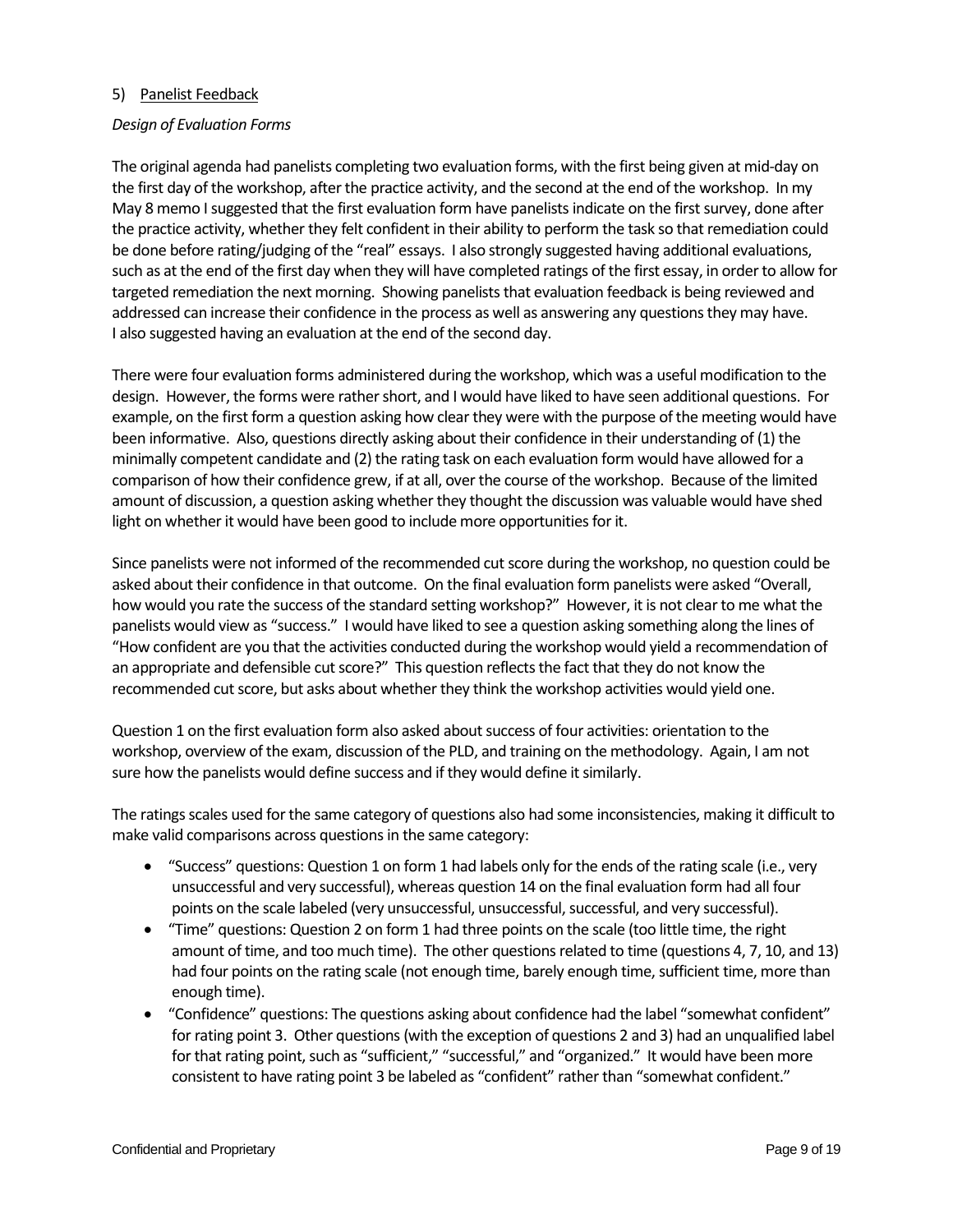Because of these rating scale inconsistencies, comparisons of median ratings across the questions could be misleading. More appropriate interpretations could be made by looking at the frequency of responses to each questions and within the same category (with the exclusion of questions 1 and 2, which had different labels than the other questions in that category).

## *Feedback Obtained*

Most of the questions on the evaluation forms fell into three categories: timing, confidence, and success. It is of interest whether any panelists provided negative responses to any of the questions (the report provides the full range of responses to each question; the breakdown of frequency between the two positive responses is not provided here).

Timing questions were asked about training, practice ratings on the first day, and operational ratings on each of the three days. For every question except day 1 operational recommendations, some panelists reported that they had not had enough time. Four panelists thought there was too little time allotted to training. For practice and operational ratings on days 2 and 3, one or two panelists thought there was not enough time, and between one and six panelists thought there was barely enough time.

Four questions asked about panelists'' confidence levels; one question asked about moving from practice to operational ratings, and three about operational recommendations made each day. In general, one expects panelist confidence to grow over the course of the workshop, which was the case for the most part. One panelists felt not at all confident moving from practice to operational, and one felt not very confident. Confidence in day 1 recommendations had one panelist not at all confident, and 2 not very confident. For day 2, no panelists indicted not at all confident, and one indicated not very confident. For day 3, no panelists indicated not at all confident or not very confident. This is a positive outcome.

Several questions asked about the success of different activities conducted during the workshop. One question asked about four different aspects of the training—orientation, overview of the exam, discussion of the PLD, and training on the methodology. No panelists rated any of the activities as very unsuccessful. One and two panelists gave a rating of 2 (which had no label) to discussion of the PLD and training on the methodology, respectfully. One question asked about the overall success of the workshop; no panelist rated it as very unsuccessful, and one panelist rated it as unsuccessful.

One question that does not fall into the previous categories asked about the overall organization of the workshop. No panelists rated it as either very unorganized or unorganized.

Panelists were also asked open-ended questions on each of the four evaluation forms. (Because the forms were anonymous, it is not possible to know whether the same or different panelists provided responses on different forms throughout the process.)

- Several panelists praised the facilitation skills of Dr. Buckendahl:
	- $\circ$  "Dr. Buckendahl trained us very effectively. He is engaging, clear, and attentive. I have confidence in him and the process. Good work!" (evaluation form 1)
	- $\circ$  "Work with Dr. Buckendahl again. He was very careful, clear, and engaging. Well done!" (evaluation form 4)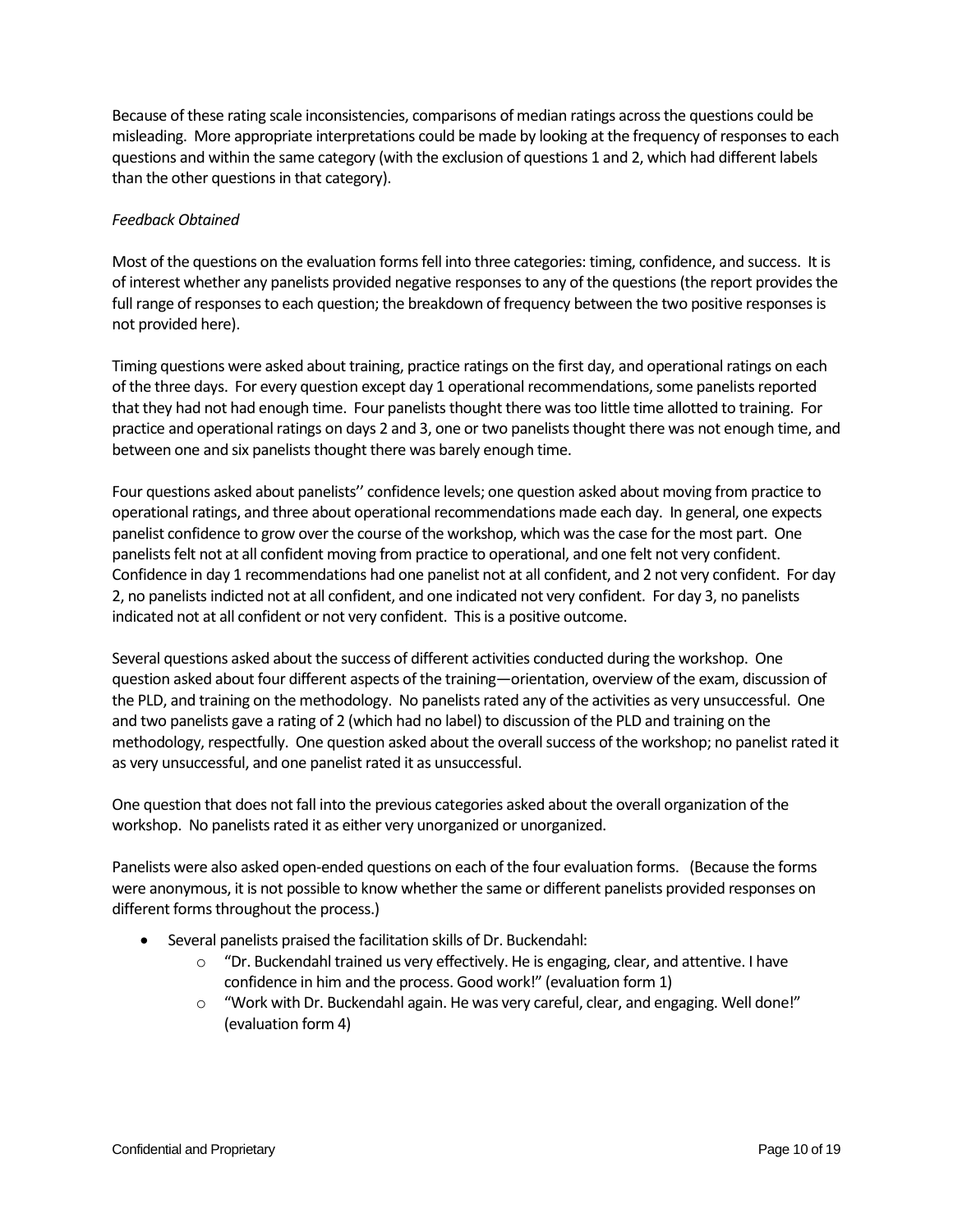- There were comments on each of the forms about panelists feeling rushed and not having enough time, in line with the responses provided to the rating-scale questions (particularly the six panelists who said there was barely enough time for practice):
	- $\circ$  "Had to rush in order to have time for lunch" (evaluation form 1)
	- o "I did not finish and felt rushed. More time for first question" (evaluation form 2)
	- o "It was very difficult to read 60 essays in one day" (evaluation form 3)
	- $\circ$  "I really found the time available to review the subject-matter answers to be very challenging" (evaluation form 4)
	- $\circ$  "I had a hard time with the time limit to review each answer. I am not clear if I was being too thorough, or I missed the lesson on how to move through answers at a quicker pace." (evaluation form 4)
- There were several comments voicing concern about the panelists' not feeling qualified to do the task:
	- $\circ$  "Not convinced this methodology is valid. Many of us clearly do not know some applicable law and these conclusions may therefore determine that incompetent answers amounting to malpractice are nevertheless passing/competent." (evaluation form 1)
	- $\circ$  "I am concerned that an unprepared attorney, without the benefit of experience, studying, or a rubric, is not a good indicator of a minimally competent attorney. We all have an ethical duty to become competent. New lawyers/3 Ls do that by preparing for the exam. A more seasoned lawyer does that by refreshing recall of old material or by resort[ing] to practice guides. Having neither the benefit of studying nor outside sources, at least some of us may be grading with lack of minimum adequate knowledge. By studying for the exam, test-takers are becoming competent and gaining that minimal competency. Practicing professionals who become specialized may lose/atrophy that competence in certain field, which needs to be refreshed by CLG and other sources. So these scores may be of limited utility." (evaluation form 2)

## 6) Documentation

This criterion refers to extent to which features of the study are reviewed and documented for evaluation and communication purposes. As I noted above under the explicitness criterion, I think more detail could have been provided in the plans. However, the report does include more detail, which means that the method can be clearly understood and, if necessary, replicated based on the documentation. The report is structured around the same framework I have used in this memo—procedural, internal, and externality sources of validity evidence, which is useful.

#### **Internal Evidence**

Evidence discussed within this section includes consistency within method, and intrapanelist and interpanelist consistency.

#### 1) Consistency Within Method

Kane (1994, 2001) noted that the best way to estimate the standard error of the passing standard is to convene different groups of panelists on the same or different occasions to implement the same method. As if often the case, resources did not allow for such an approach in the case of the California Bar Exam. An alternative approach is to calculate the standard deviation of the panelists' cut scores. The report does provide an estimate of variability in the standard errors of the mean and median. I would have liked to see the report contain a table with panelist-level cut scores so that these calculations could be replicated, however.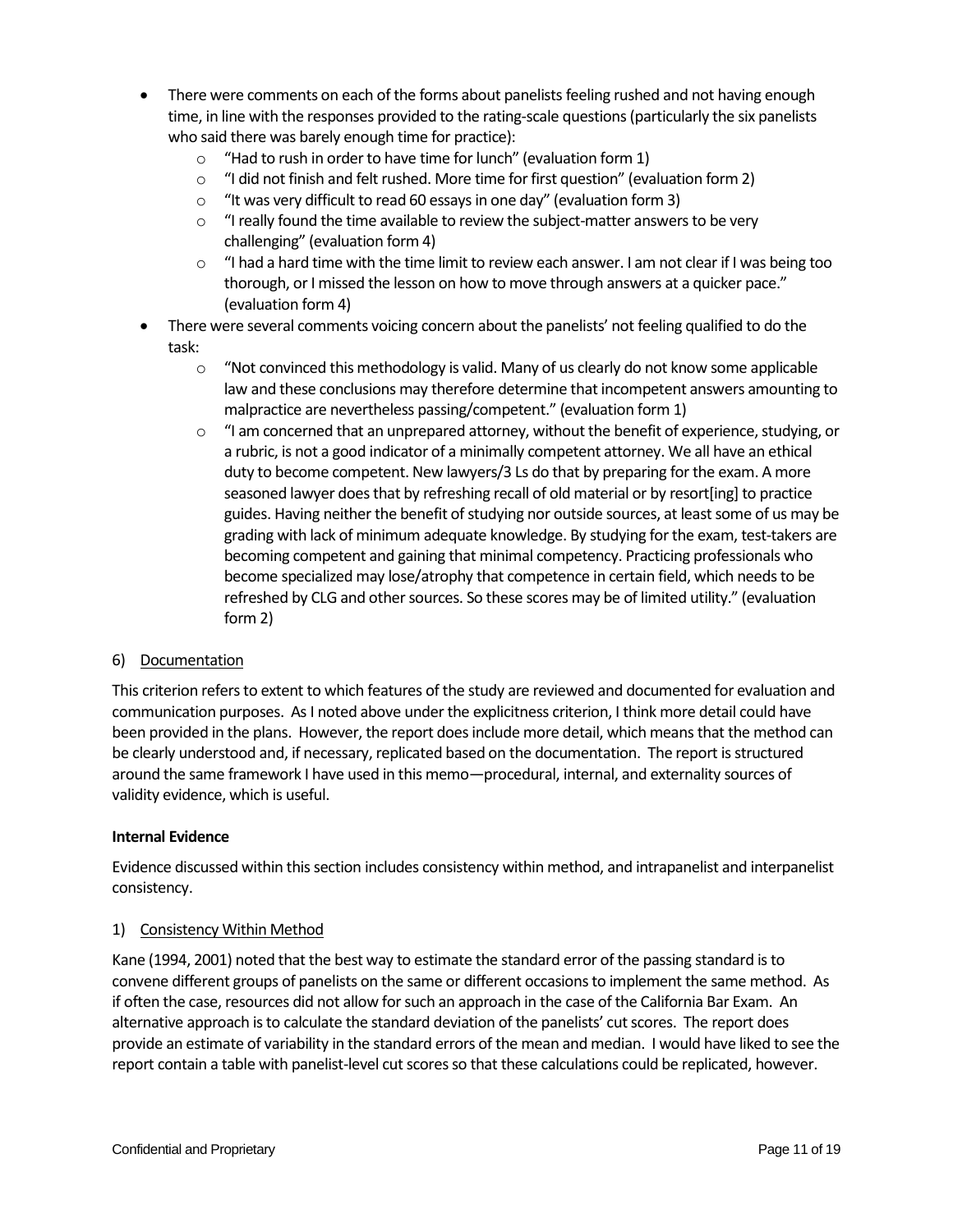## 2) Intrapanelist Consistency

Evidence for this criterion is provided by the degree of relationship between each individual panelist's ratings and empirical data provided to them. Since no empirical data were provided, this criterion is not relevant.

## 3) Interpanelist Consistency

Evidence for this criterion is provided by the degree to which question-level ratings were consistent across panelists, both within and across rounds. The report did not contain question-level cutscores (or, as noted previously, panelist-level cut scores), so these data were not available for review.

## **External Evidence**

## 1) Comparisons Between Methods

Kane (2001) noted that if two standard-setting methods are used, "if the two approaches agree, we have more confidence in the resulting cutscores than we would have if either method were used alone" (p. 75). The meeting did not afford the opportunity to directly compare the results of two standard-setting methods. This is not unusual, since comparing the results of two methods is not often done operationally; it is more often undertaken when a new method is being compared to an existing one.

## 2) Reasonableness of Passing Standard

Evidence relating to the reasonableness of the cut score obtained is provided in this case by impact data, specifically the percentage of candidates estimated to pass the exam using the recommended cut score. The report does a very good job of describing the results in terms of the mean and median cut scores, and notes that since the mean and median did not converge, the median is a more appropriate measure of central tendency since it is not as sensitive to outliers. The report also presents cut scores that would result if we took into account error—specifically 1 or 2 standard error of the median above and below the mean and median cut scores.

The median, panel-recommended cut score is effectively the same as the current cut score, and therefore little change in pass rates would result. This pass rate is much lower than most other states (National Conference of Bar Examiners, 2017), which has resulted in debate among stakeholders. However, as the report notes, comparisons of California's passing rate to those of other jurisdictions should be done with caution since each state has different eligibility criteria and definitions of minimum competency. The report also describes California's more inclusive policies and the likely impact on the candidate pool and pass rate, as well as downwards trends in pass rates across the country.

A key concept described in the report is that of classification error—false positives and false negatives—and how the standard errors can be used to lower or raise the cut score to minimize one at the expense of the other (Cizek & Bunch, 2007). This is an important consideration for policy makers to take into account as they review the panel recommendation, and the report does a good job of relating potential adjustments to the cut score to the two types of errors.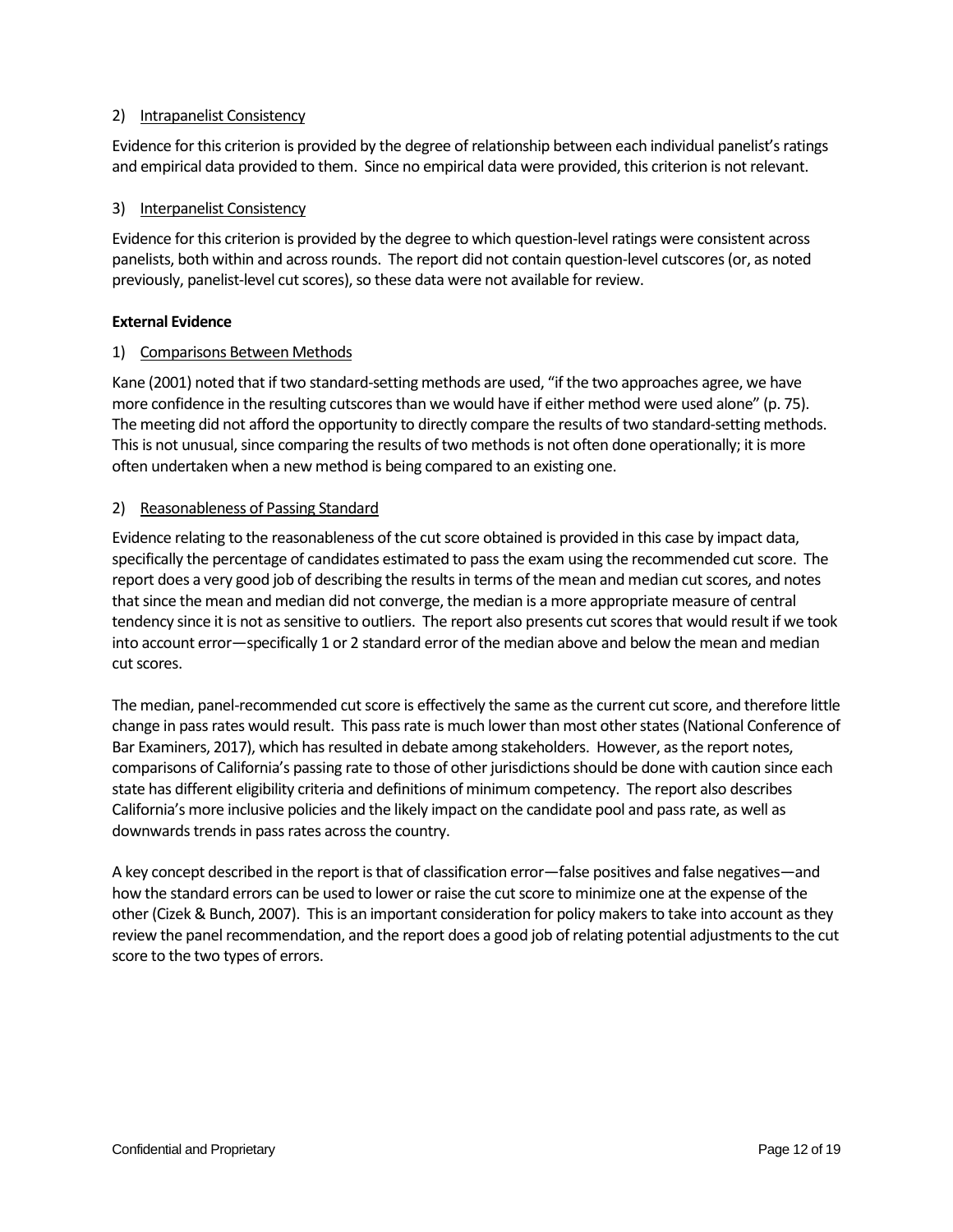### **Conclusion**

As Zieky et al. (2008) note, cut scores cannot be categorized as right or wrong, since the "rightness" of a cut score is a matter of values, and different stakeholders have different values. For that reason, we must rely upon the accumulated weight of the various sources of validity evidence outlined in the previous sections of the memo. Because although validity evidence cannot establish that a cut score is appropriate, the lack of such evidence can cast doubts on its validity.

The validity evidence summarized in this memo reveals some shortcomings. In my opinion the method could have been better implemented, for example providing score rubrics, including more than one round of ratings, and including discussion. Some of the implementation features may have been due to time constraints, i.e., the length of the workshop. Given those limitations, Dr. Buckendahl did a very good job of implementing the method, including conducting the training and facilitating other activities.

Although in some ways the design and execution fell short of what I would view as best practice, in my opinion there were no fatal flaws. The panel-recommended passing score, and the possible approaches to adjusting it made by Dr. Buckendahl, represent credible information for the Supreme Court to consider when they make their policy decision. An observation by Kane (2001) provides a fitting conclusion:

The policy interpretation cannot be directly evaluated in terms of empirical data. Empirical data cannot tell us how much of a good thing is enough. The appropriate policymaking body must set the standards by deciding on an appropriate balance among competing goals. (pp. 80—81)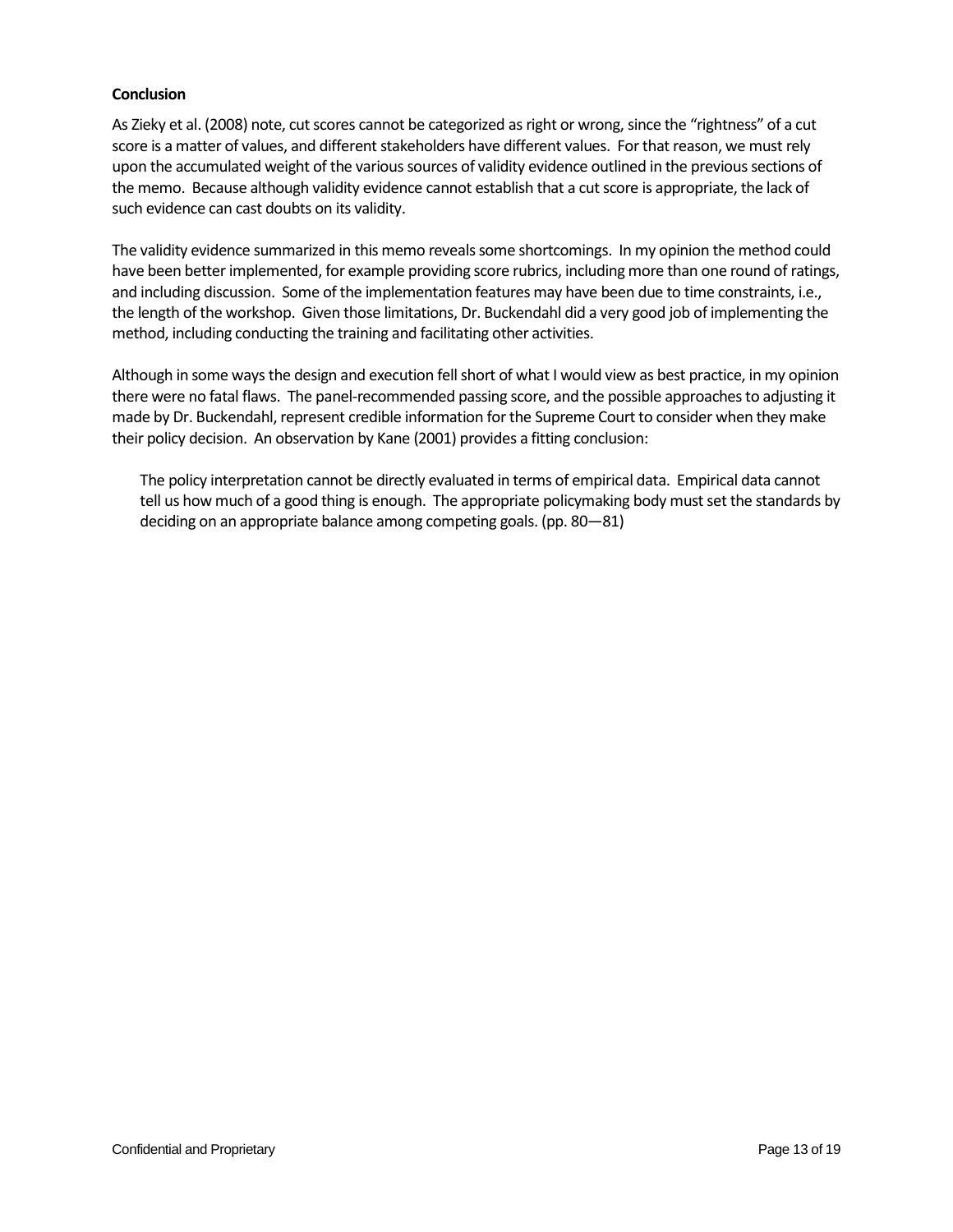#### **References**

- Berk, R. A. (1986). A consumer's guide to setting performance standards on criterion-referenced tests. *Review of Educational Research, 56,* 137–172.
- Buckendahl, C. W. (2017, July 28). *Conducting a standard setting study for the California Bar Exam: Report*. Las Vegas, NV: ACS Ventures.
- Busch, J. C., & Jaeger, R. M. ( 1990). Influence of type of judge, normative information, and discussion on standards recommended for the National Teacher examinations. *Journal of Educational Measurement, 27,* 145.
- Cizek, G. J., & Bunch, M. B. (2007). *Standard setting: A guide to establishing and evaluating performance standards on tests.* Thousand Oaks, CA: Sage.
- Fitzpatrick, A. R. (1989). Social influences in standard-setting: The effects of social interaction on group judgments. *Review of Educational Research, 59,* 315–328.
- Hambleton, R. K. (2001). Setting performance standards on educational assessments and criteria for evaluating the process. In G. Cizek (Ed.), *Standard setting: Concepts, methods, and perspectives* (pp. 89–116). Mahwah, NJ: Erlbaum.
- Hambleton, R. K., & Pitoniak, M. J. (2006). Setting performance standards. In R. L. Brennan (Ed.), *Educational measurement* (4th ed., pp. 433-470). Westport, CT: Greenwood/Praeger.
- Hambleton, R. K., & Plake, B. S. (1995). Using an extended Angoff procedure to set standards on complex performance assessments. *Applied Measurement in Education, 8,* 41–55.
- Jaeger, R. M. (1982). An iterative structured judgment process for establishing standards on competency tests: Theory and application. *Educational Evaluation and Policy Analysis, 4,* 461–475.
- Jaeger, R. M. (1989). Certification of student competence. In R. Linn (Ed.), *Educational measurement* (3rd ed., pp. 485–514). Englewood Cliffs, NJ: Prentice-Hall.
- Kane, M. (1994). Validating the performance standards associated with passing scores. *Review of Educational Research, 64,* 425–461.
- Kane, M. (2001). So much remains the same: Conception and status of validation in setting standards. In G. Cizek (Ed.), *Standard setting: Concepts, methods, and perspectives* (pp. 53–88). Mahwah, NJ: Erlbaum.
- Kingston, N. M., Kahl, S. R., Sweeney, K., & Bay, L. (2001). Setting performance standards using the body of work method. In G. J. Cizek (Ed.), *Standard setting: Concepts, methods, and perspectives* (pp. 219–248). Mahwah, NJ: Erlbaum.
- Linn, R. L. (1978). Demands, cautions, and suggestions for setting standards. *Journal of Educational Measurement, 15,* 301-308.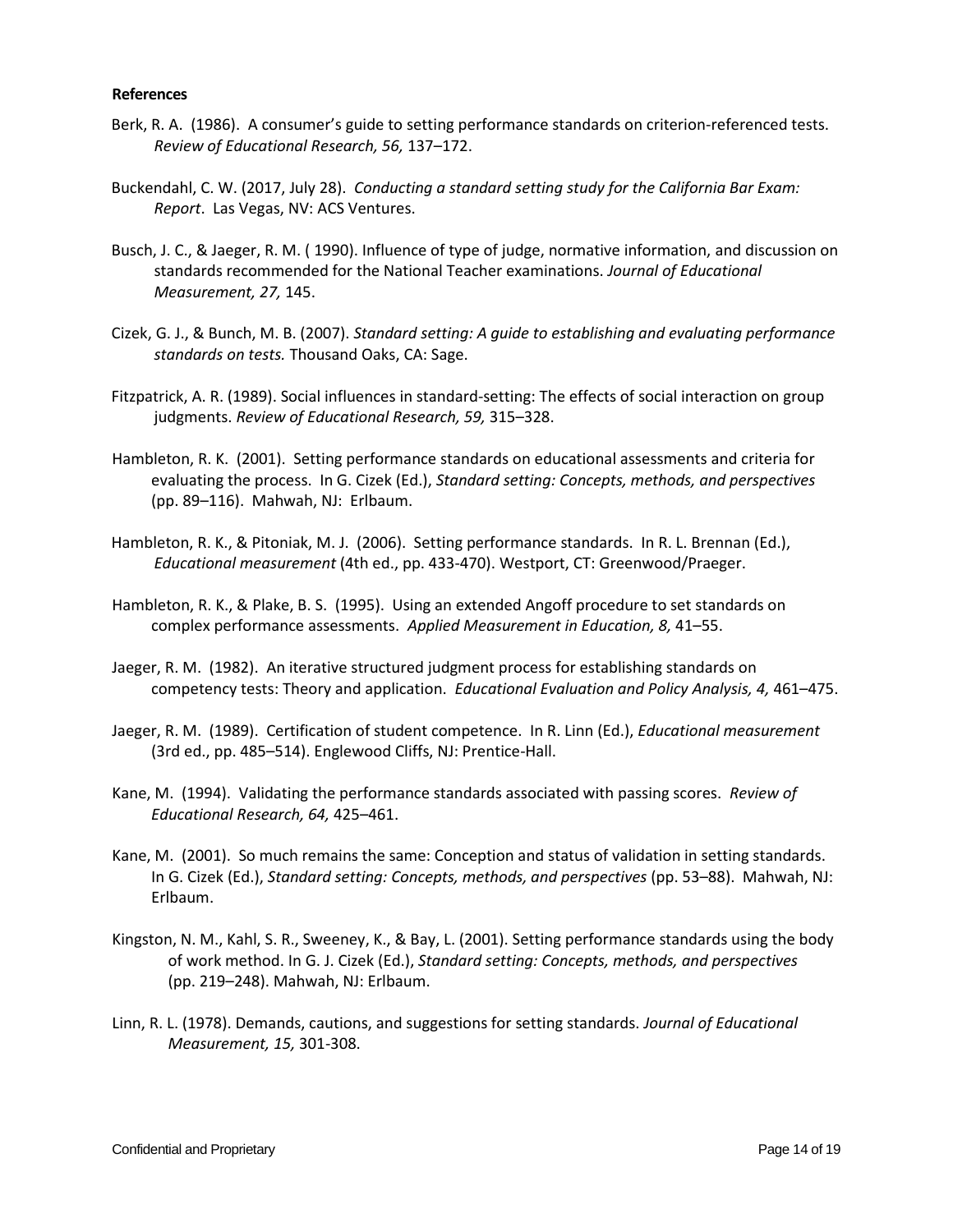- National Conference of Bar Examiners. (2017, March). 2016 Bar Examination and admission statistics*. The Bar Examiner, 86*(1).. Retrieved from http://www.ncbex.org/pdfviewer/?file= %2Fdmsdocument%2F205
- Norcini, J., Shea, J., & Kanya, D. (1988). The effect of various factors on standard setting. *Journal of Educational Measurement, 25,* 57-65.
- Olson, B., Mead, R., & Payne, D. (2002). *A report of a standard setting method for alternate assessments for students with significant disabilities* (Synthesis Report 47). Minneapolis: University of Minnesota, National Center on Educational Outcomes. Retrieved from http://education. umn.edu/ NCEO/OnlinePubs/Synthesis47.html
- Plake, B. S., & Hambleton, R. K., (19XX). The analytic judgment method for setting standards on complex performance assessments. In G. J. Cizek. (Ed.), *Setting performance standards: Concepts, methods, and perspectives* (pp. 283-312). Mahwah, NJ: Erlbaum.
- Raymond, M. R. & Reid, J. B. (2001). Who made thee a judge? Selecting and training participants for standard setting. In G. J. Cizek (Ed.), *Standard setting: Concepts, methods, and perspectives* (pp. 119–157). Mahwah, NJ: Erlbaum.
- State Bar of California. (2016, November 18). *July 2016 Bar Exam results: California Bar Exam pass rate summaries.* Retrieved from http://www.calbar.ca.gov/About-Us/News-Events/News-Releases /ArtMID/10234/ArticleID/140/State-Bar-announces-results-for-July-2016-California-Bar-Examination
- State Bar of California. (2017, May 12). *February 2017 Bar Exam results: California Bar Exam pass rate summaries.* Retrieved from http://www.calbar.ca.gov/About-Us/News-Events/News-Releases /ArtMID/10234/ArticleID/140/State-Bar-announces-results-for-July-2016-California-Bar-Examination
- van der Linden, W. J. (1995). A conceptual analysis of standard setting in large-scale assessments. In *Proceedings of the joint conference on standard setting for large scale assessments of the National Assessment Governing Board (NAGB) and the National Center for Education Statistics (NCES), Volume II* (pp. 97–117). Washington, DC: U.S. Government Printing Office.
- Zieky, M. J., Perie, M., & Livingston, S. (2008). *Cutscores: A manual for setting standards of performance on educational and occupational tests.* Princeton, NJ: Educational Testing Service.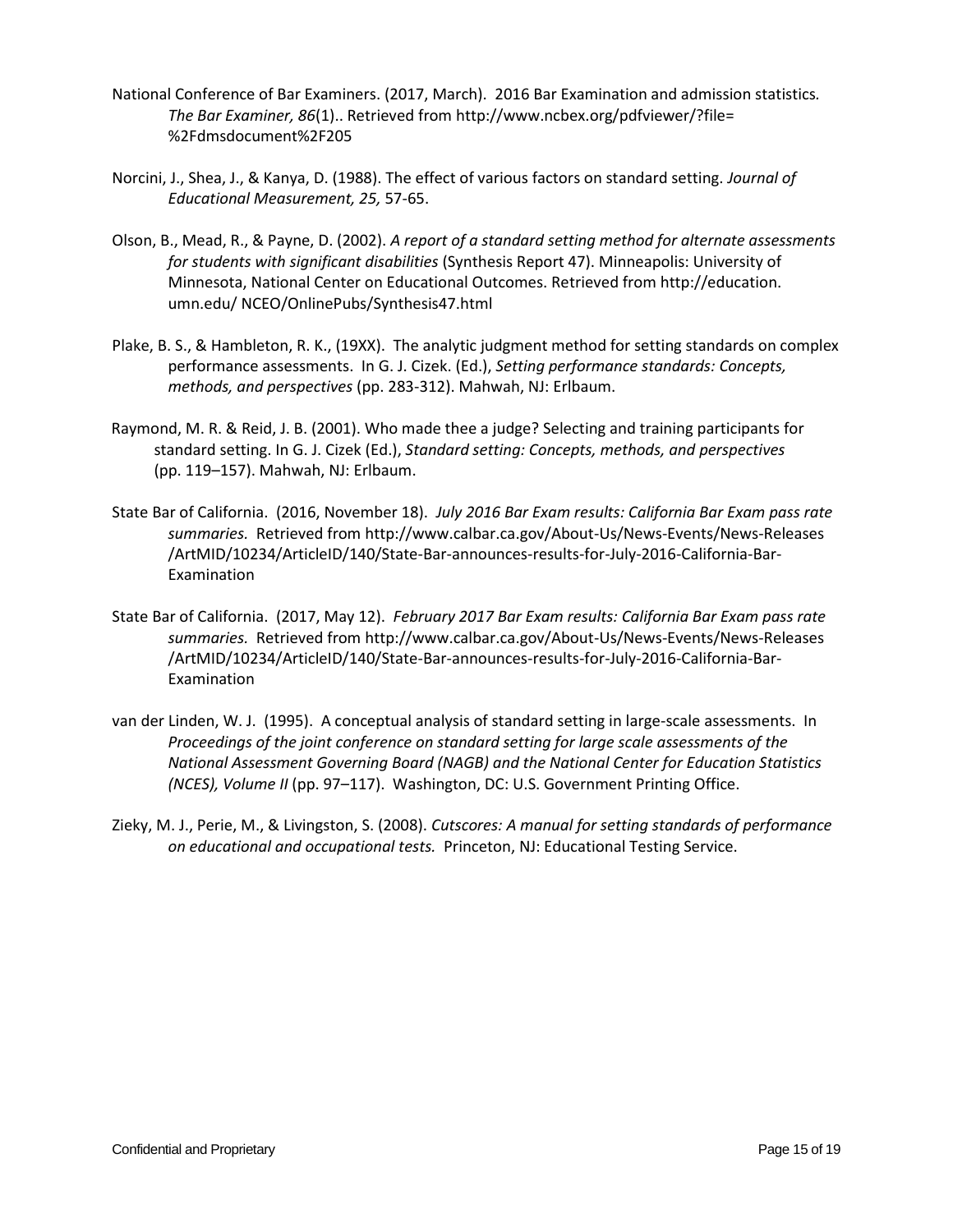# **Appendix**

# **Hambleton's 20 Criteria for Evaluating a Performance Standard-Setting Study**

The following 20 criteria were presented by Hambleton (2001). Many of them overlap with issues considered in the validity framework presented in the body of the memo, based on Kane's (1994, 2001) formulation. At the request of the Bar, brief notes are presented here about how the standard-setting process for the California Bar Exam would be evaluated given these criteria.

| <b>Hambleton Criterion</b> |                                                                                                                                                                                                                            | <b>Criterion/Section in Memo</b>                                                    | <b>Notes</b>                                                                                                                                                                                                                                |
|----------------------------|----------------------------------------------------------------------------------------------------------------------------------------------------------------------------------------------------------------------------|-------------------------------------------------------------------------------------|---------------------------------------------------------------------------------------------------------------------------------------------------------------------------------------------------------------------------------------------|
| 1)                         | Was consideration given to the groups who should be<br>represented on the standard-setting panel and the<br>proportion of the panel that each group should<br>represent?                                                   | • Procedural<br>o Implementation of<br>procedures<br>- Selection of panelists       | • Length of practice and setting (with separate category for<br>faculty/educator) were the only demographics<br>considered<br>• Clear targets for the number of panelists in each category<br>were not documented                           |
| 2)                         | Was the panel large enough and representative<br>enough of the appropriate constituencies to be<br>judged as suitable for setting performance standards<br>on the educational assessment?                                  | • Procedural<br>$\circ$ Implementation of<br>procedures<br>- Selection of panelists | • The number of panelists was sufficient<br>• Representativeness cannot clearly be evaluated due to<br>the lack of specific documented targets                                                                                              |
| 3)                         | Were two panels used to check the generalizability of<br>the performance standards across panels? Were<br>subpanels within a panel formed to check the<br>consistency of performance standards over<br>independent groups? | • Internal<br>o Consistency within method                                           | • Only one panel was used<br>• The panel was not split into subpanels<br>• The standard error of the mean and median were<br>reported; however, panelist-level cut scores were not<br>included to allow for replication of the calculations |
| 4)                         | Were sufficient resources allocated to carry out the<br>study properly?                                                                                                                                                    |                                                                                     | • Most resources allocated were sufficient<br>• An adequate number of panelists was recruited<br>• However, ideally more time would have been allotted for<br>the workshop to allow for more time for ratings and<br>discussion             |
| 5)                         | Was the performance standard-setting method field<br>tested in preparation for its use in the standard-<br>setting study, and revised accordingly?                                                                         | • Procedural<br>○ Selection of procedures                                           | • No field testing was done                                                                                                                                                                                                                 |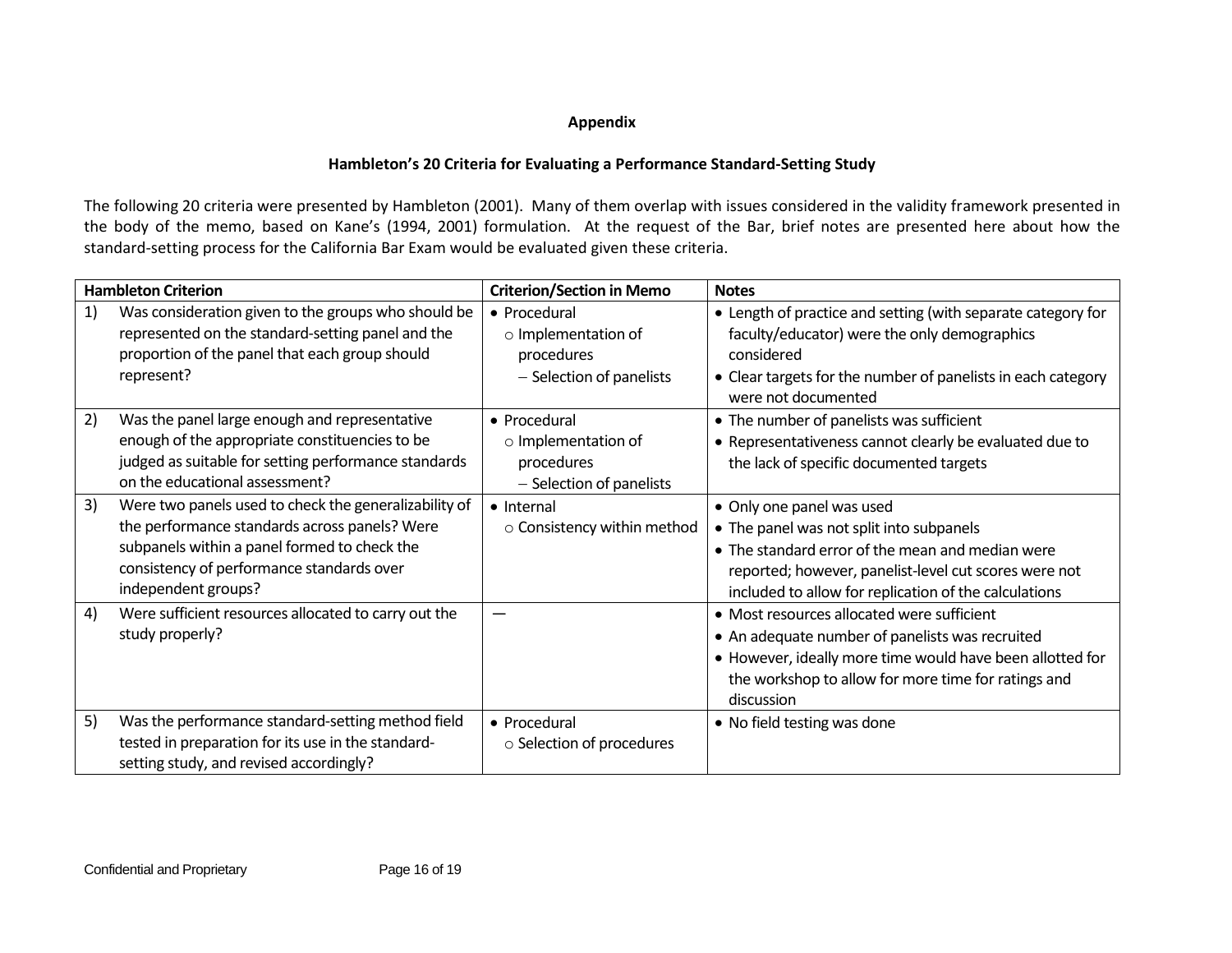| <b>Hambleton Criterion</b> |                                                                                                                                                                                                                                          | <b>Criterion/Section in Memo</b>                                                   | <b>Notes</b>                                                                                                                                                                                                                                                                |
|----------------------------|------------------------------------------------------------------------------------------------------------------------------------------------------------------------------------------------------------------------------------------|------------------------------------------------------------------------------------|-----------------------------------------------------------------------------------------------------------------------------------------------------------------------------------------------------------------------------------------------------------------------------|
| 6)                         | Was the standard-setting method appropriate for the<br>particular educational assessment and was it<br>described in detail?                                                                                                              | • Procedural<br>o Selection of procedures<br>O                                     | • The method was appropriate for the exam<br>• Other possible methods were mentioned but not<br>described in the report<br>• The form of the method used in this workshop should<br>have been described in more detail in the plan, but that<br>was rectified in the report |
| 7)                         | Were panelists explained the purposes of the<br>educational assessment and the uses of the test<br>scores at the beginning of the standard-setting<br>meeting? Were panelists exposed to the assessment<br>itself and how it was scored? | • Procedural<br>o Implementation of<br>procedures<br>- Training of panelists       | • Panelists were given an overview of the purpose of the<br>exam<br>• Panelists were given a list of the high-level scoring criteria<br>• Detailed rubrics were not shared with the panelists                                                                               |
| 8)                         | Were the qualifications and other relevant<br>demographic data about the panelists collected?                                                                                                                                            | • Procedural<br>o Implementation of<br>procedures<br>- Selection of panelists      | • I did not see documentation of the qualifications and<br>demographic data other than years of experience and<br>setting; however, it may well exist                                                                                                                       |
| 9)                         | Were panelists administered the educational<br>assessment, or at least a portion of it?                                                                                                                                                  | • Procedural<br>o Implementation of<br>procedures<br>- Training of panelists       | • Panelists did not take the exam under operational<br>conditions<br>• The agenda called for them to outline responses to the<br>essays and performance task, but this was not done in<br>practice                                                                          |
| 10)                        | Were panelists suitably trained on the method to set<br>performance standards? For example, did the<br>panelists complete a practice exercise?                                                                                           | • Procedural<br>$\circ$ Implementation of<br>procedures<br>- Training of panelists | • The panelists did receive training on the method<br>• Panelists did complete a practice exercise                                                                                                                                                                          |
| 11)                        | Were descriptions of the performance categories<br>clear to the extent that they were used effectively by<br>panelists in the standard-setting process?                                                                                  | • Procedural<br>$\circ$ Implementation of<br>procedures<br>- Training of panelists | • The definition of the minimally competent candidate was<br>reviewed with the panelists<br>• More time could have spent on discussing the minimally<br>competent candidate in the context of the each of the<br>essay questions and the performance task                   |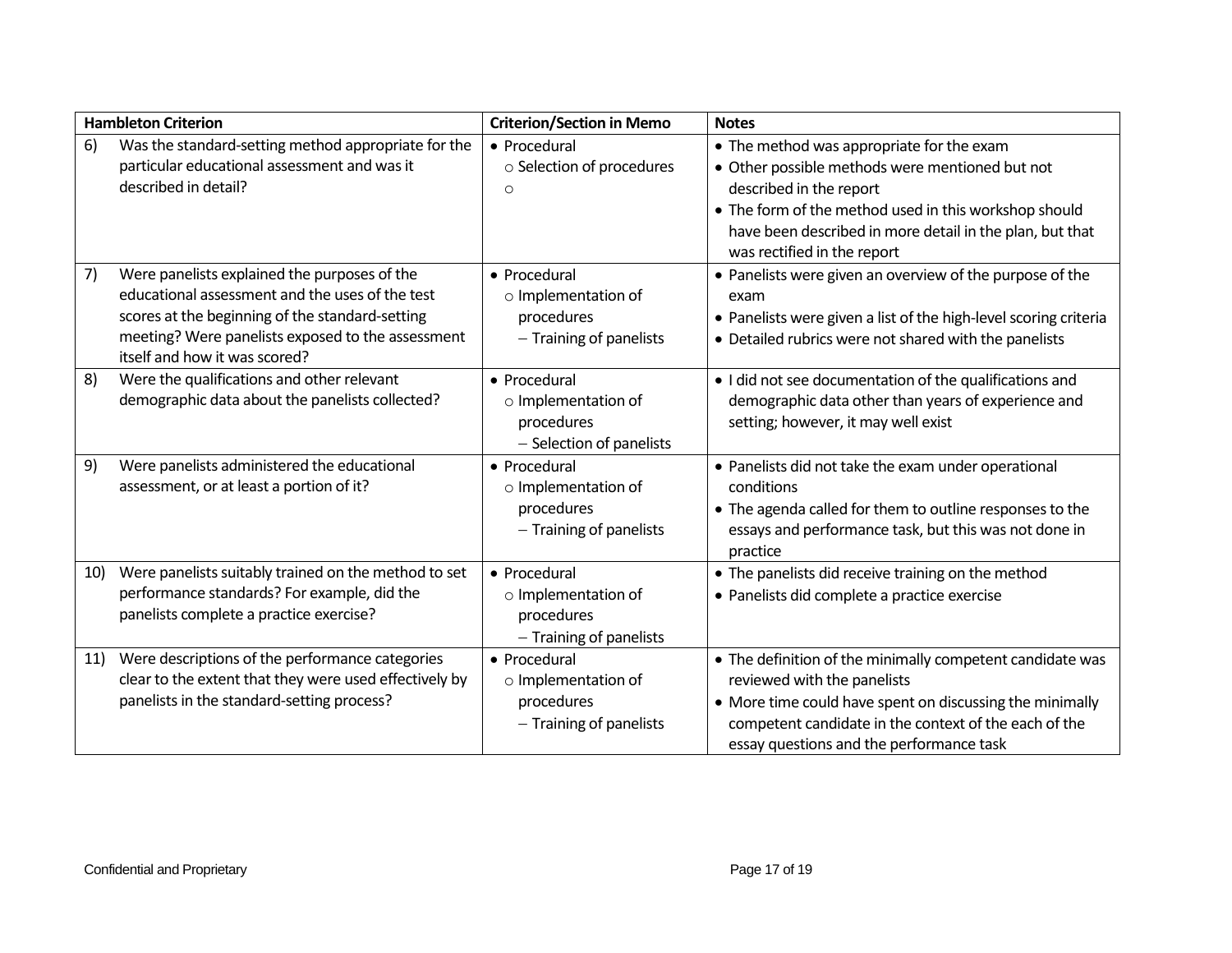| <b>Hambleton Criterion</b> |                                                       | <b>Criterion/Section in Memo</b> | <b>Notes</b>                                                      |
|----------------------------|-------------------------------------------------------|----------------------------------|-------------------------------------------------------------------|
| 12)                        | If an iterative process was used for discussing and   | • Procedural                     | • There was limited discussion, only in the practice round        |
|                            | reconciling rating differences, was the feedback to   | o Implementation of              | and for the first essay question                                  |
|                            | panelists clear, understandable, and useful? Were the | procedures                       | • The facilitator did an excellent job of facilitating discussion |
|                            | facilitators able to bring out appropriate discussion | - Data collection                |                                                                   |
|                            | among the panelists without biasing the process?      | implemented in                   |                                                                   |
|                            |                                                       | systematic and thorough          |                                                                   |
|                            |                                                       | fashion                          |                                                                   |
| 13)                        | Was the process itself conducted efficiently? Were    | • Procedural                     | • All materials were color-coded and easy to follow               |
|                            | the rating forms easy to use? Were documents such     | o Implementation of              | • The facilitator was highly qualified and effective              |
|                            | as examinee booklets, tasks, items, and so on, simply | procedures                       |                                                                   |
|                            | coded? If copies of examinee work were being used,    | $-$ Data collection              |                                                                   |
|                            | were they easily readable? Were the facilitators      | implemented in                   |                                                                   |
|                            | qualified?                                            | systematic and thorough          |                                                                   |
|                            |                                                       | fashion                          |                                                                   |
| 14)                        | Were panelists given the opportunity to "ground"      | • Procedural                     | • No performance data were provided to panelists                  |
|                            | their ratings with performance data, and how was      | o Implementation of              |                                                                   |
|                            | the data used?                                        | procedures                       |                                                                   |
|                            |                                                       | - Data collection                |                                                                   |
|                            |                                                       | implemented in                   |                                                                   |
|                            |                                                       | systematic and thorough          |                                                                   |
|                            |                                                       | fashion                          |                                                                   |
| <b>15)</b>                 | Were panelists provided consequential data (or        | • Procedural                     | • No consequence data were provided to panelists                  |
|                            | impact data) to use in their deliberations, and how   | o Implementation of              |                                                                   |
|                            | did they use the information? Were the panelists      | procedures                       |                                                                   |
|                            | instructed on how to use the information?             | - Data collection                |                                                                   |
|                            |                                                       | implemented in                   |                                                                   |
|                            |                                                       | systematic and thorough          |                                                                   |
|                            |                                                       | fashion                          |                                                                   |